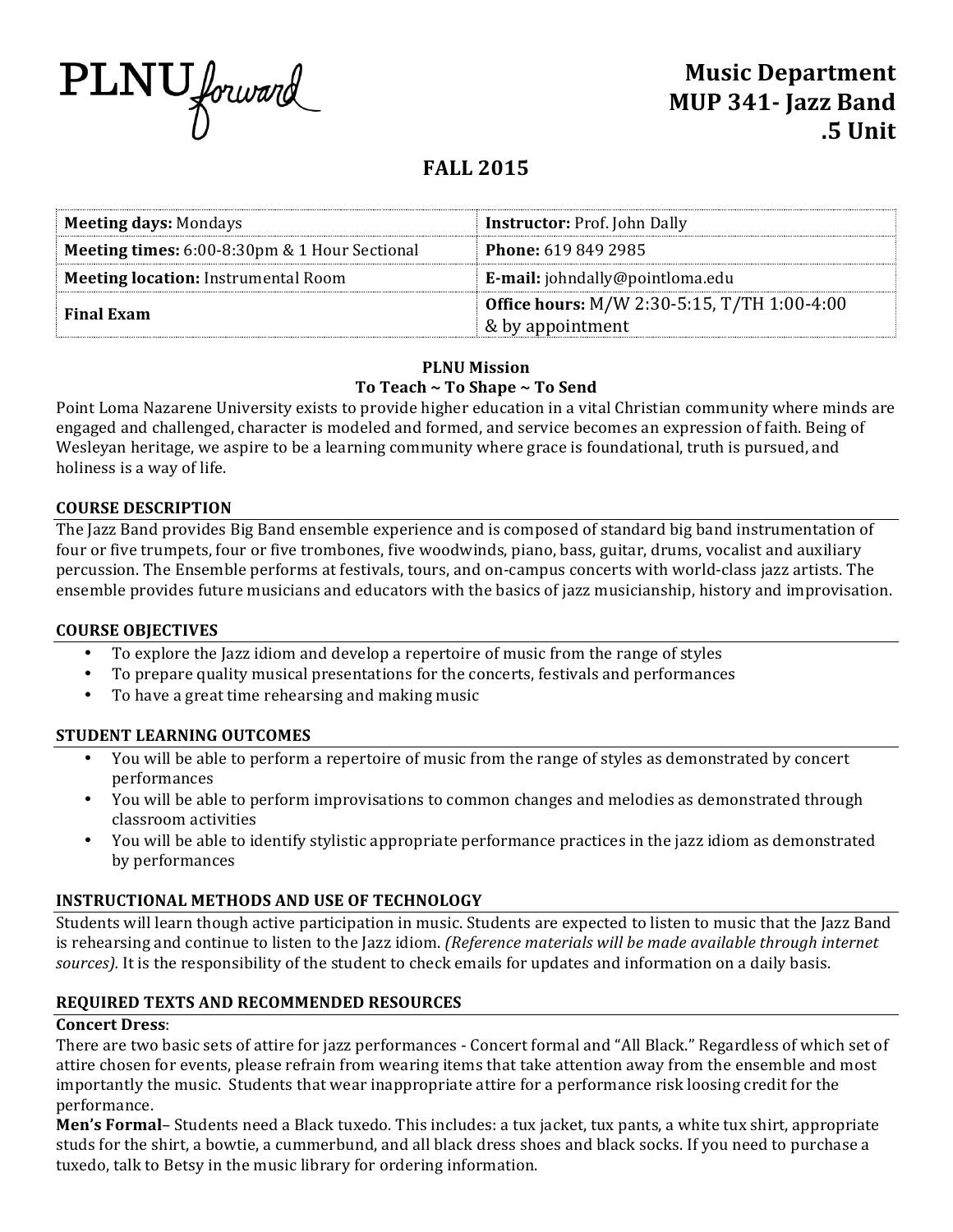**Women's Formal** – you need to dress in all black, with black dress shoes. The general rule is that dress slacks are okay, but they must look formal. Skirts/dresses are the preferred formal attire, but should cover your knees while seated. 

**"ALL Black" attire** – standard all black attire consists of slacks, long sleeve button up shirt, belt, shoes and socks (all black).

# **Music:**

The department provides music and folders.

Please understand that you will be responsible to replace any missing or damaged selections. Please have a pencil out at each rehearsal.

# **Instruments and Storage:**

Students are encouraged to have their own instrument in working condition. The department has a limited inventory of instruments that can be used. Department instruments should be checked out through Betsy in the music office. 

Lockers are available for instrument storage and may be checked out through Betsy in the music office. The music building is a highly used building and it is your responsibility to make sure that all of your personal items inside your locker.

**Locker Check-Out Process**: Go to the business office and pay a \$5.00 lock fee. Bring the receipt to Betsy in the music office. Give her the receipt in exchange for a lock and locker number.

# **ATTENDANCE AND PARTICIPATION** *(Department Adopted)*

Students will be advised each term of the schedule of specific ensemble performance obligations they are expected to meet; missing a scheduled performance will result in 1-3 full grades lower *(see Attendance/Participation Policy below).* It is expected that the ensemble performances will take precedence over outside commitments. Students may only petition an absence penalty for circumstances that are beyond their control such as sickness and personal family matters. It is expected that the student will communicate circumstances immediately.

1. Ensemble grades are based on attendance, attitude, and achievement. Students are required and expected to perform to the utmost of their ability, displaying a professional attitude in rehearsals and concerts. 2. Absences due to illness or of a personal nature should be cleared with the conductor of your assigned ensemble. Requests due to personal injury must be accompanied by medical documentation. Timely reporting will help students to avoid penalties due to absence from rehearsals or concerts.

3. At their discretion, conductors may excuse students from rehearsals or concerts for PLNU activities.

4. At their discretion, conductors will have a choice of lowering up to three full grade for missing a performance event. For example, a missed performance for service club may only be docked by one grade while a spring concert would bring a grade down by three full letter grades.

5. Failure to meet the basic guidelines above may result in a student forfeiting their scholarship.

This policy above, instituted by the PLNU Music Department states the minimum requirement for all courses. Individual professors **do not** have the option of establishing a more lenient policy; they may, however, establish a more rigorous policy, which is to be described in their course syllabus.

See Academic Policies in the undergrad student catalog for information on withdraws and drops.

# **GRADING AND ATTENDANCE PHILOSOPHY**

Traditionally, you work much harder in band than you normally would for a .5 unit class. With that understood, we really depend on you to be at EVERY rehearsal on time and ready to play. Please do not plan study groups, work, excursions, etc. during band times. You need to treat this like a class regardless of the amount of unit/credit. There is a lot of work put into balancing the amount of rehearsal and concerts with the busy life of college students. Please understand the importance of you being at every concert, rehearsal, and sectional. Below are the listed dates for the fall semester and the current schedule for the spring (finalized spring schedule will be released at the start of the spring semester).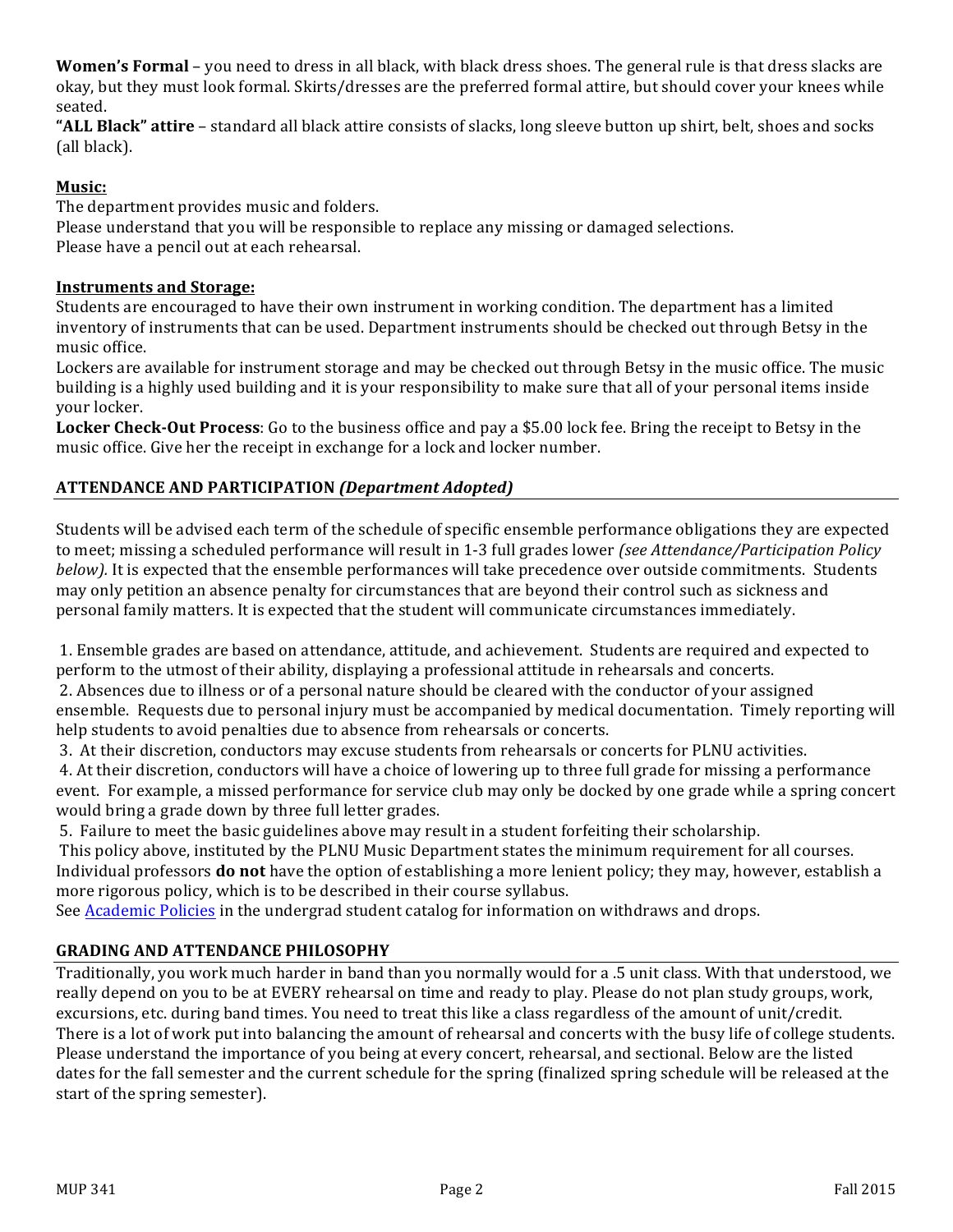#### **ASSESSMENT AND GRADING**

Points will be deducted for each *unexcused* tardy and unexcused absences. Students are to notify me before an absence or tardy occurs to confirm that the absence/tardy can be excused. Telling the professor does not automatically excuse an absence or tardy. There will be no penalty for **excused** absences or tardies. Leaving early for rehearsal is treated like a tardy.

| Attendance*       | 1/3 of Final Grade |
|-------------------|--------------------|
| Participation     | 1/3 of Final Grade |
| <b>Sectionals</b> | 1/3 of Final Grade |

\*see Attendance and Participation 

#### **SECTIONALS**

It is expected that each section meet a minimum of one hour a week. Sectionals require ALL MEMBERS of the section be present to count toward the weekly requirement. The success of sectionals will determine the success of the ensemble. Section leaders will be assigned and expected to establish a specific time each week that ALL of the members can meet to work on assigned sections.

#### **COURSE SCHEDULE**

| Fall Semester - Jazz Band   |                  |                                            |                       |
|-----------------------------|------------------|--------------------------------------------|-----------------------|
| Tuesday                     | 8/31/2015        | <b>Reading Session</b>                     | $4-6$ pm              |
| Monday                      | 9/1/2015         | First Fall Rehearsal (Monday on Tuesday)   | 6-830pm               |
| Monday                      | 9/7/2015         | Monday Rehearsal (Labor Day)               | 6-830pm               |
| Fri-Sat                     | $9/11 - 9/12/15$ | Magic Mountain Tour and Retreat            | Depart Friday at noon |
| Fri or Sat                  | $10/2$ or $10/3$ | Jazz Cultural Event (Tentative)            | 7:30pm (Check 4p)     |
| Friday                      | 10/9/2015        | Jazz Concert with Vocal Jazz Ensemble      | 7:30pm (Check 4p)     |
| Monday                      | 11/2/2015        | Jazz Rehearsal in Crill Hall               | 6-830pm               |
| Friday                      | 11/6/2015        | Jazz Band Fall Concert                     | 7:30pm (Check 5:30p)  |
| Friday                      | 11/20/2015       | Variety Show Performance                   | 8pm (Check 4p)        |
| Saturday                    | 11/21/2015       | Homecoming Basketball Games!               | 6pm/8pm (Call 4:30p)  |
|                             |                  | <b>JAZZ</b>                                |                       |
| Spring Semester - Jazz Band |                  |                                            |                       |
| Tuesday                     | 1/12/2016        | First Spring Rehearsal (Monday on Tuesday) | 6-830pm               |
| Monday                      | 1/18/2016        | MLK Rehearsal (We do rehearse)             | 6-830pm               |
| Saturday                    | $1/16$ or $1/23$ | <b>Spring Retreat</b>                      | TBA                   |
| Monday                      | 2/29/2016        | Combined Concert "2 not 1"                 | 7:30:00 PM (Call 6pm) |
| Monday                      | 3/21/2016        | Jazz Cultural Event - TBD                  | 7:30 PM               |
| Saturday                    | 4/9/2016         | Performance at WCBSUR Conference           | 5-6pm (3:45 Call)     |
| Monday                      | 4/11/2016        | Jazz Rehearsal in Crill Hall               | 6-830pm               |
| Saturday                    | 4/16/2016        | Jazz Festival & Concert w/Artist           |                       |
| Monday                      | 4/25/2015        | Recording Session in Crill                 | $6-9$ pm              |
| Friday                      | 5/6/2016         | <b>Spring Music Festival</b>               | 7:30pm (6:35 Call)    |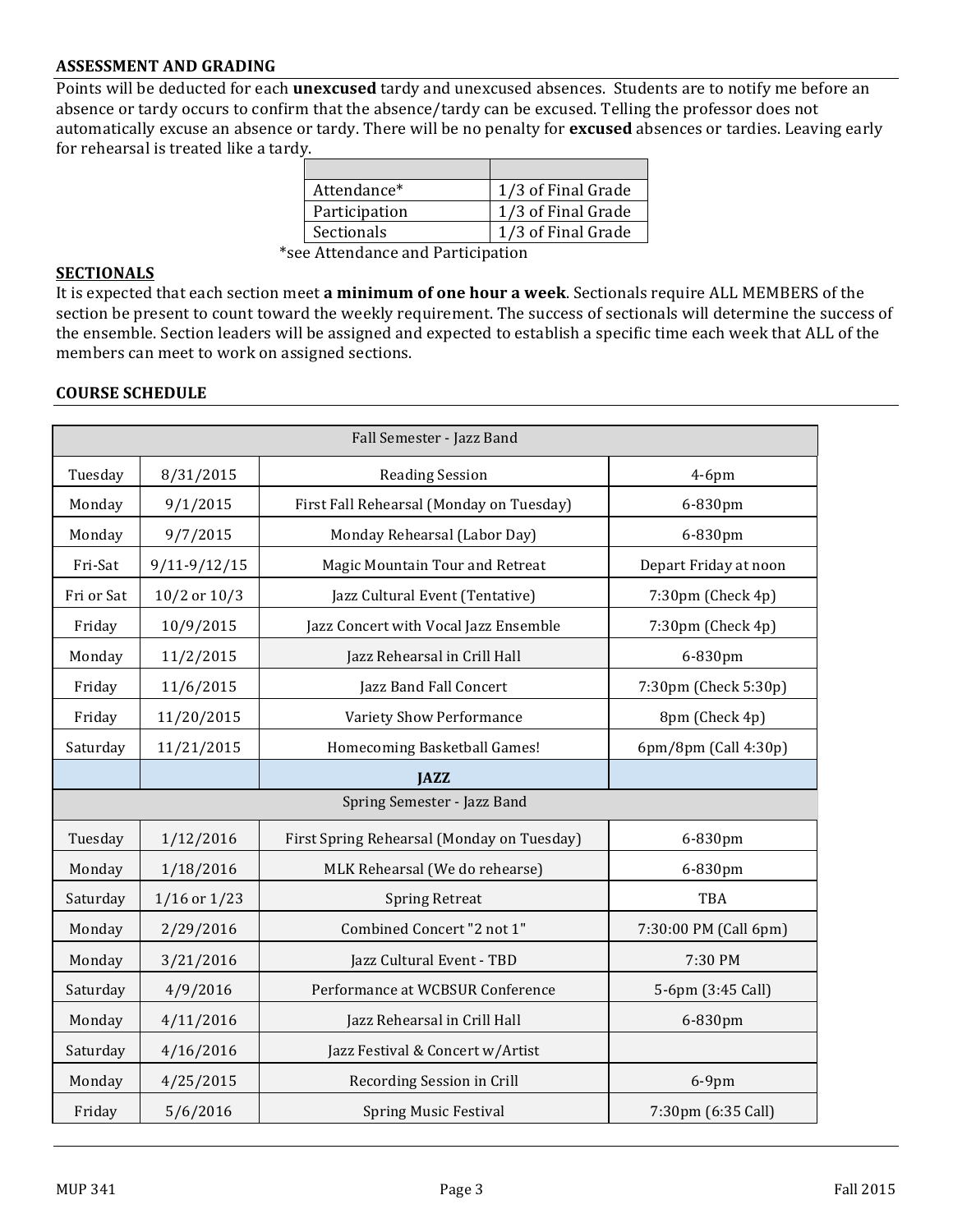#### **INSTRUCTOR AVAILABILITY**

Students may call or e-mail Prof. Dally for a private conferences and appointments. I also have an open door policy. If you drop by my office and I am available, please come in.

#### **PRIVATE LESSONS**

One of the best ways to become a better player is to be actively involved in a private studio. Although music majors/minors, scholarship recipients and performance award recipients may be required to take lessons; I encourage all students to consider joining a studio regardless of your major. If you have room in your schedule, lessons are a great deal.

If your schedule reads "MUA000 audition first week" you have a holding line that has you pat for lessons. You will need to drop that class and add the correct number for your lessons.

Brian O'Donnell **trombone.brian@gmail.com** (760) 420 5409 Trombone / Euphonium

Andy Watkins and andwat82@gmail.com 1773-458-0627 Prumset and Percussion

Adjunct Name **Email Email Phone Instrument(s)** Pete DeLuke **Peterdeluke@att.com** 619 252-5022 Sax, Clarinet Mark Shannon Sax, Clarinet Solution Spfmarcato@aol.com 19415 786 6094 Sax, Clarinet John Wilds trombacelt@aol.com 619 696-9324 Trumpet

Ian Cler icler@pointloma.edu Guitar

It is your responsibility to contact the appropriate instructor immediately.

| <b>ACADEMIC HONESTY</b> |  |
|-------------------------|--|
|                         |  |

Bob Mangnuson bobmagnusson@cox.net

Students should demonstrate academic honesty by doing original work and by giving appropriate credit to the ideas of others. As explained in the university catalog, academic dishonesty is the act of presenting information, ideas, and/or concepts as one's own when in reality they are the results of another person's creativity and effort. Violations of university academic honesty include cheating, plagiarism, falsification, aiding the academic dishonesty of others, or malicious misuse of university resources. A faculty member who believes a situation involving academic dishonesty has been detected may assign a failing grade for a) that particular assignment or examination, and/or b) the course following the procedure in the university catalog. Students may appeal also using the procedure in the university catalog. See Academic Policies for further information.

#### **ACADEMIC ACCOMMODATIONS**

While all students are expected to meet the minimum academic standards for completion of this course as established by the instructor, students with disabilities may request academic accommodations. At Point Loma Nazarene University, students must request that academic accommodations by filing documentation with the Disability Resource Center (DRC), located in the Bond Academic Center. Once the student files documentation, the Disability Resource Center will contact the student's instructors and provide written recommendations for reasonable and appropriate accommodations to meet the individual needs of the student. See Academic Policies in the (undergrad/graduate as appropriate) academic catalog.

#### **FERPA POLICY**

In compliance with federal law, neither PLNU student ID nor social security number should be used in publicly posted grades or returned sets of assignments without student written permission. This class will meet the federal requirements by (Note: each faculty member should choose one strategy to use: distributing all grades and papers individually; requesting and filing written student permission; or assigning each student a unique class ID number not identifiable on the alphabetic roster.). Also in compliance with FERPA, you will be the only person given